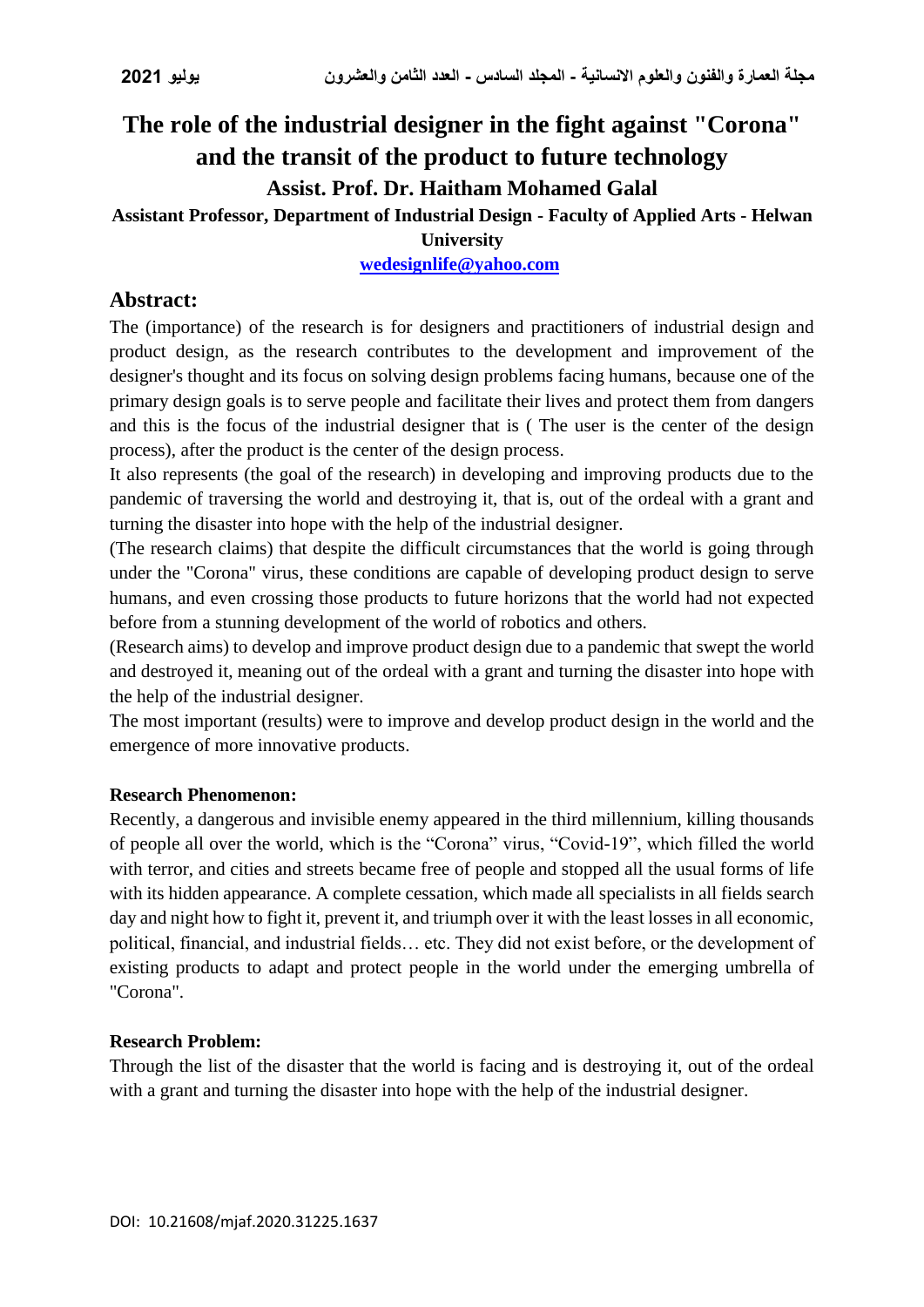### **Research Assumption**:

The research claims that despite these difficult circumstances that the world is going through under the "Corona" virus, these conditions are able to develop and improve product design to serve people, and even to cross those products to future horizons that the world had not expected before from an amazing development of the world of robots and others.

### **Research Objective:**

The development and improvement of product design due to a pandemic that invaded and destroyed the world, that is, out of the ordeal with a grant and turning disaster into hope with the help of the industrial designer.

### **Importance of study:**

The research is of great importance for designers and practitioners of industrial design and product design, as the research contributes to developing and improving the designer's thought and its focus on solving design problems facing humans as one of the primary design goals is to serve people and facilitate their lives and protect them from dangers and this is the focus of the industrial designer, that is (The user is the center of the design process).

#### **Research Methodology:**

The research is based on the inductive method.

### **Research Plan:**

To prove the claim, a plan must be followed to reach the goal:

A person thinks when he faces a problem, if some information related to the problem is available, then the thinker relies on this information, and he may request more of it to reach the unknown elements in the problem, and we express this in the language of logic by saying: The thinker moves from the introductions to the results, and this is inference. Inference in its general sense is the mental process by which the transition from the unknown to the known, it is necessary in the beginning to identify that emerging virus and how it affects humans and its relationship to industrial design and how those conditions were expressed by designing the product to the future ... There are several axes of the research which are:

**First**: What is the new Corona virus?

1- Its history:

2- How it works in the human body?

**Second:** The problems resulting from the appearance of the Corona virus, which the designer strives to solve:

- 1- All forms of normal life in the world have stopped and losses are increasing in all fields.
- 2- Human injuries and the high number of deaths in a short period.

**Third**: The role of the industrial designer in combating Corona and crossing the product into future technology:

1- The emergence of advanced products that were not there before to deal with an invisible enemy (the role of the industrial designer in the prevention of the virus).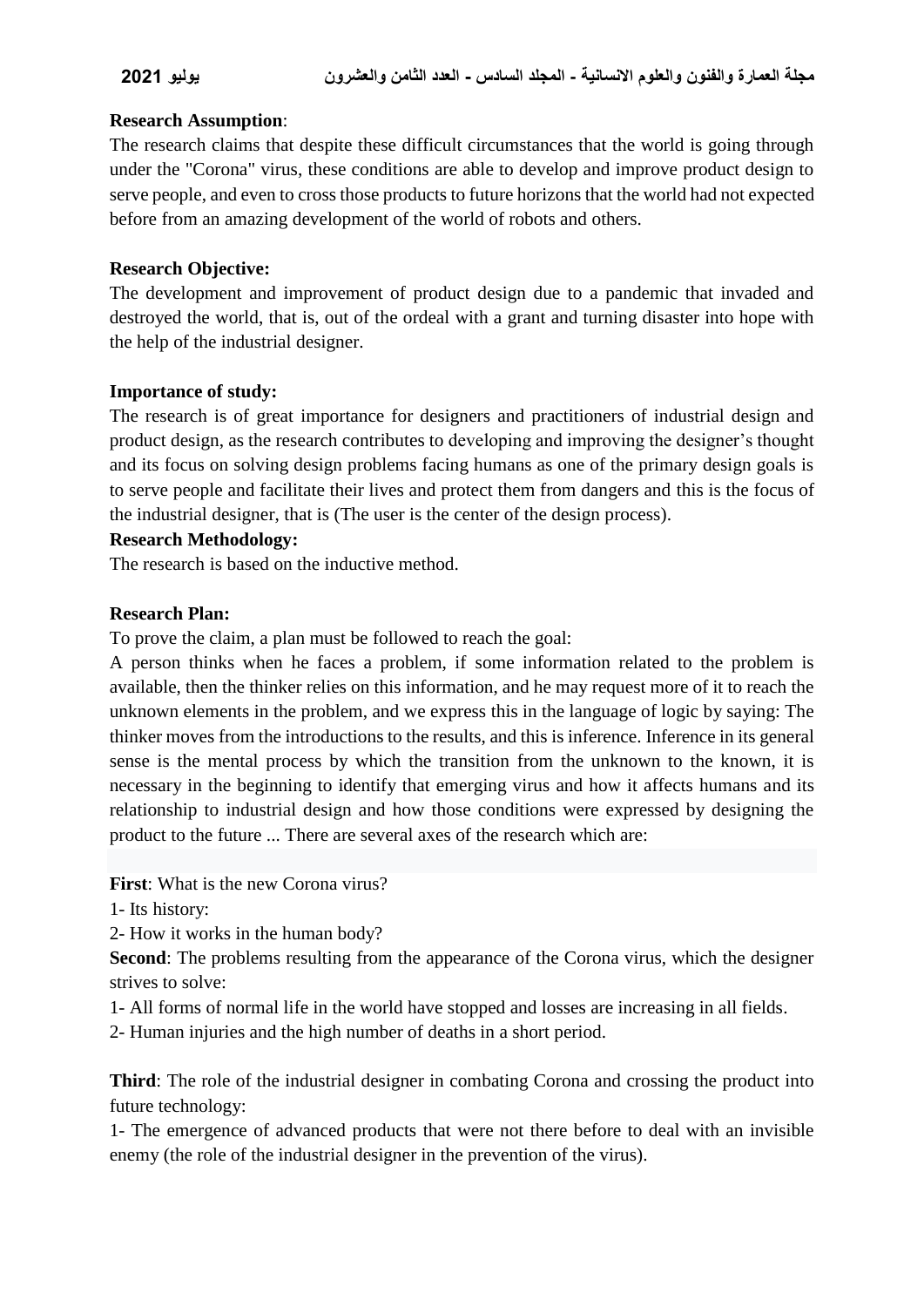2- The shift from dependence on humans to dependence on robots (the role of the industrial designer in cooperation with electronics, electrical engineers).

3- The concept of wars evolved from "nuclear" war to invisible "Nano" war (pushing the designer to break into and understand nanotechnology).

4- Increasing the number of technology users by an unprecedented rate.

- Results.
- Recommendations.
- Discussion.
- References.

# **Introduction:**

This study was conducted because it has a great impact on increasing the awareness of the designer in difficult circumstances that invaded the world that faced no similar for centuries, and that the hope lies in pain and that the industrial designer works especially in these difficult circumstances, not in conditions of luxury and stability and that the world in those conditions is more urgent. It is for all disciplines, especially for the industrial designer and innovators because its main goal is to protect and comfort human beings.

### **● Basic concepts**

### **First: Corona**:

Corona virus is a wide range of viruses that can cause disease in animals and humans. It is known that corona viruses cause human respiratory diseases with severity ranging from common cold to more severe diseases such as, Middle East Respiratory Syndrome (MERS) and severe acute respiratory syndrome (SARS). The newly discovered Corona virus causes Covid-19, an infectious disease caused by the last virus detected from the Coronavirus. There was no knowledge of the existence and disease of this new virus before its outbreak began in the Chinese city Wuhan in December 2019, and Covid-19 has now turned into a pandemic affecting many countries of the world.

### **Second: industrial design:**

Industrial design is an engineering science derived from architecture and a mixture of applied art concerned with product architecture and industrial and engineering designs where it combines beauty and usability in designing engineering products or industrial and design works with quantitative production in order to improve sales and raise the capabilities of productive processes and engineering designs, whether architectural – productivity, as products with its various types - environmental - internal or external architecture works and other product designs. It is a process with an engineering and aesthetic thought branching out of architecture that aims to make decisions used in developing or building systems in which humans need them to preserve their humanity through engineering products and industrial works.

# **Third: Future technology:**

A comprehensive process that systematically applies science and knowledge in several fields; To achieve purposes of practical value to society. Technology is defined as the optimal use of scientific knowledge, its applications, and adaptation to serve the human and its well-being, and